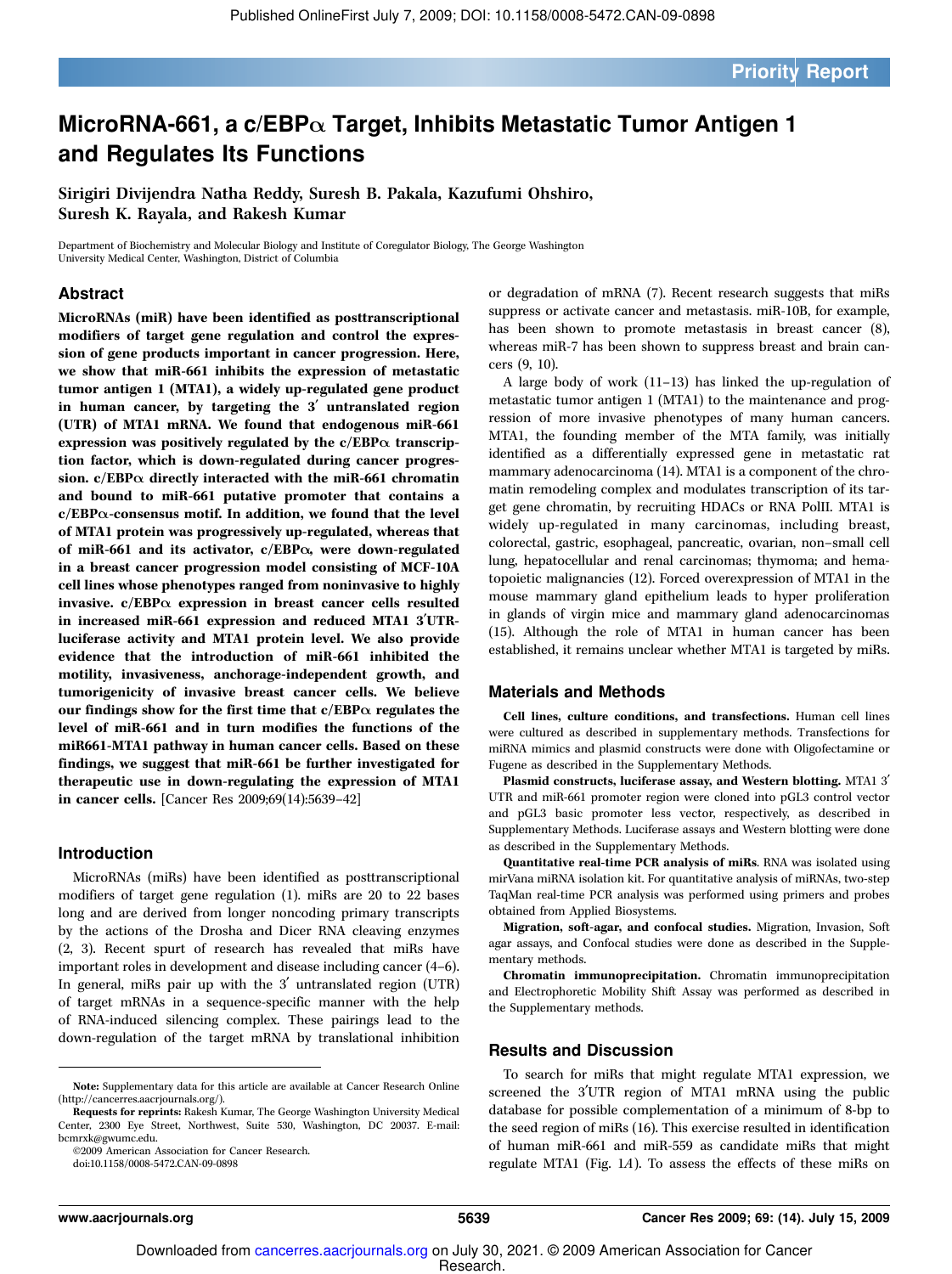

Figure 1. Prediction and target validation of MTA1-targeting miRs. A, prediction of MTA1-targeting miRs by mirBase (version 4). B, ZR75, MCF-7, MDA-231, and HeLa cells were transfected with 100 nmol/L miR-559 or miR-661 or a negative control mimic using Oligofectamine. Protein lysates were prepared by radioimmunoprecipitation assay lysis buffer and Western blot analysis was used to determine the levels MTA1, MTA2, and vinculin. C, MiR-559 or mir-661 targeted the mRNA 3'UTR of MTA1. Target regions of miR-559 or miR-661 in the mRNA 3'UTR were cloned downstream of a pGL3-luciferase reporter. Reporter constructs were transfected along with miR-559 or miR-661 or negative control mimics. After 48 h, cells were harvested and luciferase activity was measured. Luciferase reporter assay was performed in triplicate.

MTA1 expression, we transfected human cancer cell lines with miR-559 or miR-661 or a negative control (designated con-miR) and MTA1 protein levels were determined by Western blot analysis. Both miRs inhibited the expression level of MTA1 but not MTA2 or vinculin. (Fig. 1B). To investigate whether the  $3'UTR$ region of MTA1 was directly targeted by the miRs, we cloned the 3'UTR region of MTA1 that is complementary to miR-559 or miR-661 into the pGL3-luciferase reporter (MTA1 3'UTR-luc). Transfection of the miRs and MTA1 3'UTR-luc into cells inhibited luciferase reporter activity, whereas no such inhibitory effect was observed in the control, con-miR (Fig.  $1C$ ). These findings suggested that miR-559 or miR-661 targeted the 3'UTR region of MTA1 and inhibited MTA1 expression. Because the expression of only miR-661 was observed in human cells, we focused on the regulation of MTA1 expression and functions by miR-661 in subsequent experiments.

We analyzed the 2-kb region directly upstream of the miR-661 to identify the mechanisms by which miR-661 might be regulated in physiologic settings. Using transcriptional factor prediction program Alibaba2 (17), we determined whether binding motifs for various transcription factors were present. This analysis revealed the presence of consensus motifs for  $c/EBP\alpha$  within the  $-1426$  to  $-1417$ ,  $-1322$  to  $-1311$ ,  $-885$  to  $-875$ ,  $-740$  to  $-730$ , and  $-331$ to  $-320$  in the upstream of the miR-661 (Fig. 2A). Because expression of  $c/EBP\alpha$  has been shown to reduce as cancer progresses (18, 19) and MTA1 expression is up-regulated during the progression of cancer cells to more invasive phenotypes (12), we reasoned that c/EBPa has a role in miR-661 expression and in turn MTA1 regulation. To evaluate this hypothesis, we used chromatin immunoprecipitation analysis to determine that c/EBP $\alpha$  is recruited at its binding sites, -331 to -320 (R4), on the miR-661 promoter region but not to the other three regions of the miR-661 chromatin (Fig. 2B). To establish a direct binding of  $c/EBP\alpha$  to the *miR-661* promoter DNA, we performed an electrophoretic mobility shift assay analysis using a miR-661 DNA fragment containing the consensus site for c/EBPa. We found that incubating the labeled DNA fragment with nuclear extract from MDA-MB-231 cells transiently transfected with c/EBPa resulted in the formation of discrete protein-DNA complex. These complexes could be effectively supershifted by inclusion of  $c/EBP\alpha$  antibodies and their formation blocked by the unlabeled DNA fragment (Fig. 2C). We next cloned the putative miR-661 promoter into a TATA-less basic pGL3-luc reporter (pGLmiR-661) to study the functionality of the interaction of  $c/EBP\alpha$  with  $miR-661$  DNA. We found that transient expression of c/EBPa efficiently stimulated the transcription of miR-661 from the pGLmiR-661 reporter in HeLa and MDA-231 cells (Fig. 2D). Similarly, transient expression of  $c/EBP\alpha$  led to the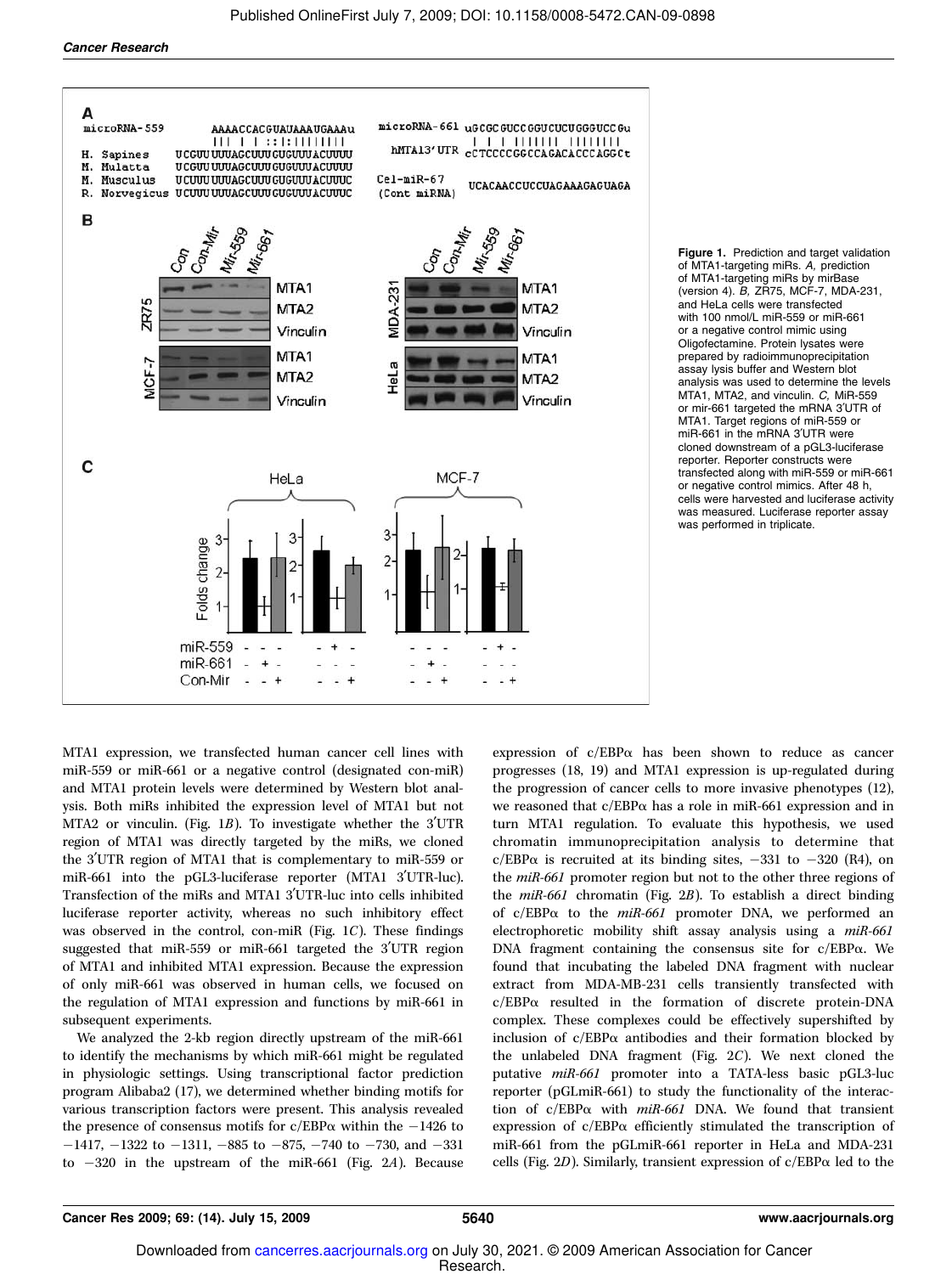Figure 2. Regulation of miR-661. A, the 2,000 bp upstream region of miR-661 was analyzed for putative transcriptional factors using Alibaba2. Recruitment of c/EBP $\alpha$  to region 4 (R4) of the miR-661 putative promoter region. B, chromatin immunoprecipitation analysis was performed with transfected  $c/EBP\alpha$ cDNA, and immunoprecipitation was performed using a  $c/EBP\alpha$  antibody. C,  $c/EBP\alpha$  binding to the consensus site in the putative promoter of miR-661. D, c/EBP $\alpha$ positively regulates miR-661. The 2,000 bp upstream region of mir-661 was cloned in to the pGL3 basic vector, with luciferase as a reporter. Luciferase reporter assay was performed in triplicate. E, ectopic expression of  $c/EBP\alpha$  led to the up-regulation of miR-661 and down-regulation of MTA1. Real-time PCR was performed to measure miR-661 levels using miR-specific probes (top). U6 RNA was used as an internal control. Western blot analysis was performed to determine the levels of MTA1 using a polyclonal MTA1 antibody (bottom).



decreased expression of MTA1 and elevated expression of miR-661 in MDA-231 cells (Fig. 2E). However, the same was not observed for the control vector. Together, these findings suggest that  $c/EBP\alpha$  directly interacted with the putative  $miR-661$ promoter and positively regulated miR-661 expression.

Because miR-661 targeted MTA1, because  $c/EBP\alpha$  positively regulated the expression of miR-661 (this study), and because loss of  $c/EBP\alpha$  is commonly observed during cancer progression, we hypothesized that a dynamic relationship exists between MTA1, miR-661, and c/EBP $\alpha$  and specifically that c/EBP $\alpha$  is involved in the action of miR-661 in cancer cells. We tested these hypotheses by analyzing the levels of MTA1, miR-661, and  $c/EBP\alpha$  in exponentially breast cancer progressive isogenic model MCF-10A cells (nonmalignant), MCF-10AT cells (weakly tumorigenic cells), MCF-10CA1D cells (undifferentiated metastatic cells), and MCF-10DCIS cells (highly proliferative, aggressive, and invasive cells; ref. 20). The levels of MTA1 protein were progressively up-regulated, whereas those of miR-661 and c/EBPa were down-regulated

from non invasive MCF-10A to highly invasive MCF-10DCIS cells (Fig. 3A). To confirm these findings, we showed that  $c/EBP\alpha$ expression led to up-regulation of miR-661 expression and downregulation of MTA1 (Fig. 3A). To independently validate these findings, we showed that  $c/EBP\alpha$  down-regulated the activity of MTA1 3'UTR-luc in MDA-231, ZR-75 breast cancer cells, and PC-3 prostate cancer cells (Fig. 3B). These results suggested that  $c/EBP\alpha$  up-regulates the level of miR-661 and consequently affects the functions of the miR-661-MTA1 pathway in human cancer cells.

To evaluate the effect of miR-661mediated MTA1 downregulation on the biology of breast cancer cells, we next examined the effects of miR-661 on of MDA-231 cells. We found that miR-661 expression in MDA-231 cells was accompanied by a substantial inhibition of cell motility, reduced cell invasiveness and suppression of anchorage-independent growth in soft agar, and a reduced ability of the cells to form tumors in a xenograft model (Fig. 4A–D). As expected from the data presented here,

Figure 3. miR-661 and  $c/EBP_{\alpha}$  are less expressed in MCF-10A tumor progression model cells. A, RNA and cell lysates were prepared from the indicated cells by Trizol method. MiR-661 and  $c/EBP\alpha$  levels were determined by real-time PCR, and MTA1 protein levels were determined by Western blot analysis. B,  $c/EBP\alpha$  down-regulated the MTA1 3'UTR reporter. A c/EBP $\alpha$  expression plasmid and MTA1 3'UTR reporter construct were transfected to the indicated cells, and a luciferase reporter assay was performed after 48 h of transfection. All experiments were repeated thrice; columns, mean; bars, SD.

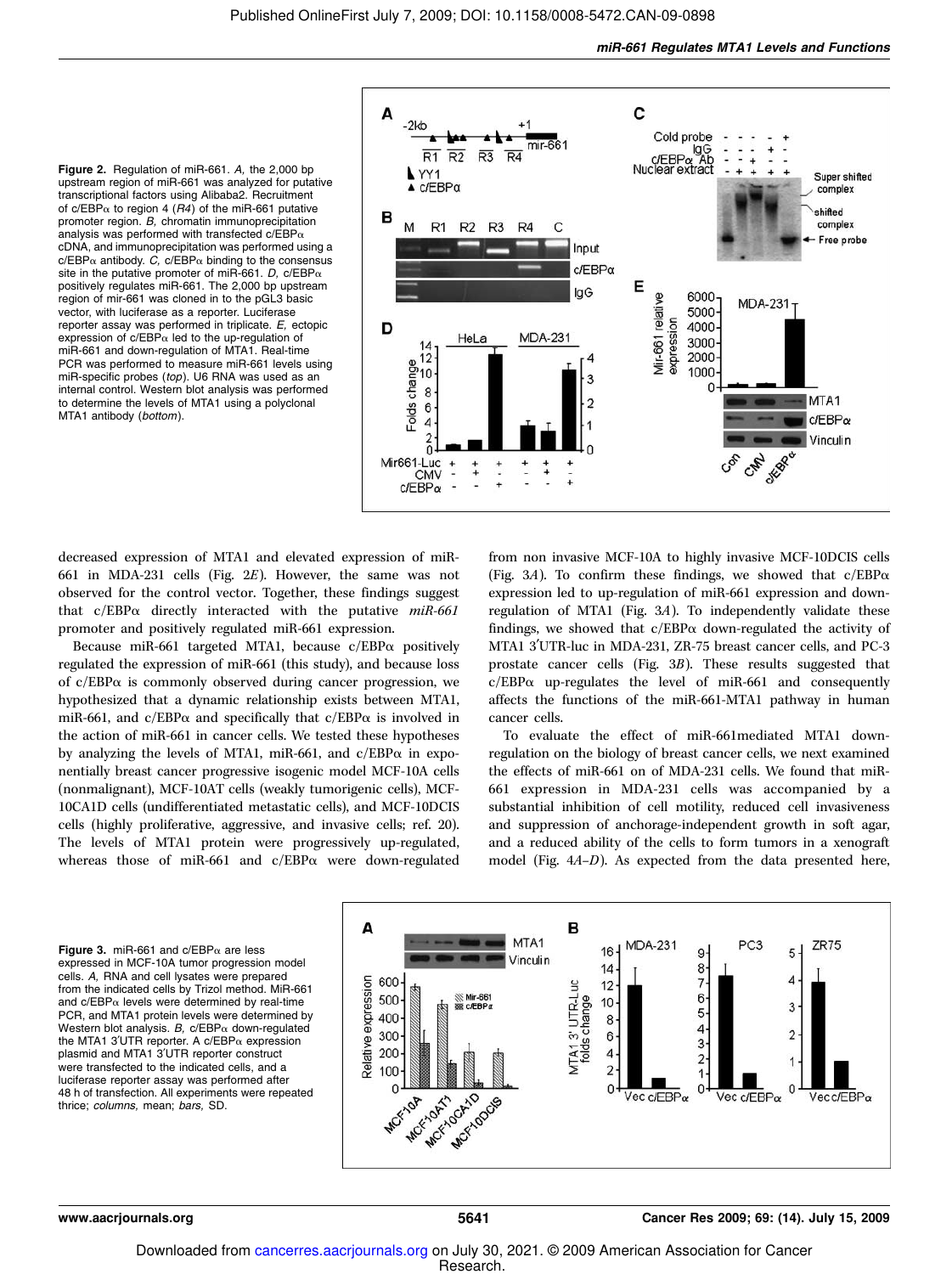

Figure 4. miR-661 compromises the MTA1 functions. A, confocal analysis of MTA1 expression in miR-661 transfected MDA-231 cells. B and C, miR-661 compromised the motility, invasiveness, and anchorage-independence of MDA-231 cells. All experiments were repeated thrice; columns, mean; bars, SD. D, miR-661 reduced the ability of MDA-231 cells to form tumors in nude mice. miR-661 and MTA1 levels were determined in the tumor samples isolated from control and mir-661 treated mice by real-time PCR.

introduction of miR-661 in tumors was accompanied by a reduced MTA1 expression. Collectively, these findings allow us to propose a model wherein the expression of miR-661 and its activator, c/EBPa, are progressively reduced during cancer progression and the loss of miR-661, in turn allows MTA1 levels to be sustained. These results raise the possibility that miR-661 may be developed as a therapeutic agent for down-regulating the expression of MTA1, which is widely up-regulated in human cancers (12).

#### Disclosure of Potential Conflicts of Interest

No potential conflicts of interest were disclosed.

#### Acknowledgments

Received 3/11/09; revised 5/12/09; accepted 5/14/09; published OnlineFirst 7/7/09. Grant support: NIH grant CA98823 (R. Kumar).

The costs of publication of this article were defrayed in part by the payment of page charges. This article must therefore be hereby marked advertisement in accordance with 18 U.S.C. Section 1734 solely to indicate this fact.

#### **References**

- 1. Jackson RJ, Standart N. How do microRNAs regulate gene expression? SciSTKE 2007;2007:re1.
- 2. Kim YK, Kim VN. Processing of intronic microRNAs. EMBO J 2007;26:775–83.
- 3. Lee Y, Ahn C, Han J, et al. The nuclear RNase III Drosha initiates microRNA processing. Nature 2003;425: 415–9.
- 4. Aboobaker AA, Tomancak P, Patel N, Rubin GM, Lai EC. Drosophila microRNAs exhibit diverse spatial expression patterns during embryonic development. Proc Natl Acad Sci U S A 2005;102:18017–22.
- 5. Iorio MV, Ferracin M, Liu CG, et al. MicroRNA gene expression deregulation in human breast cancer. Cancer Res 2005;65:7065–70.
- 6. Makeyev EV, Maniatis T. Multilevel regulation of gene expression by microRNAs. Science 2008;319:1789–90.
- 7. Behm-Ansmant I, Rehwinkel J, Izaurralde E. Micro-RNAs silence gene expression by repressing protein expression and/or by promoting mRNA decay. Cold Spring HarbSympQuantBiol 2006;71:523–30.
- 8. Ma L, Teruya-Feldstein J, Weinberg RA. Tumour invasion and metastasis initiated by microRNA-10b in breast cancer. Nature 2007;449:682–8.
- 9. Reddy SD, Ohshiro K, Rayala SK, Kumar R. MicroRNA-7, a homeobox D10 target, inhibits p21-activated kinase 1 and regulates its functions. Cancer Res 2008;68:8195–200.
- 10. Kefas B, Godlewski J, Comeau L, et al. microRNA-7 inhibits the epidermal growth factor receptor and the Akt pathway and is down-regulated in glioblastoma. Cancer Res 2008;68:3566–72.
- 11. Kumar R, Wang RA, Bagheri-Yarmand R. Emerging roles of MTA family members in human cancers. Semin Oncol 2003;30:30–7.
- 12. Manavathi B, Kumar R. Metastasis tumor antigens, an emerging family of multifaceted master coregulators. J Biol Chem 2007;282:1529–33.
- 13. Manavathi B, Singh K, Kumar R. MTA family of coregulators in nuclear receptor biology and pathology. Nucl Recept Signal 2007;5:e010.
- 14. Toh Y, Pencil SD, Nicolson GL. A novel candidate metastasis-associated gene, mta1, differentially expressed in highly metastatic mammary adenocarci-

noma cell lines. cDNA cloning, expression, and protein analyses. J Biol Chem 1994;269:22958–63.

- 15. Bagheri-Yarmand R, Talukder AH, Wang RA, Vadlamudi RK, Kumar R. Metastasis-associated protein 1 deregulation causes inappropriate mammary gland development and tumorigenesis. Development 2004; 131:3469–79.
- 16. Griffiths-Jones S, Grocock RJ, van Dongen S, Bateman A, Enright AJ. miRBase:microRNA sequences, targets and gene nomenclature. Nucleic Acids Res 2006;34:D140–4.
- 17. Grabe N. AliBaba2: context specific identification of transcription factor binding sites. In Silico Biol 2002;2: S1–15.
- 18. Gery S, Tanosaki S, Bose S, Bose N, Vadgama J, Koeffler HP. Down-regulation and growth inhibitory role of  $C/EBP\alpha$  in breast cancer. Clin Cancer Res 2005; 11:3184–90.
- 19. Halmos B, Huettner CS, Kocher O, Ferenczi K, Karp DD, Tenen DG. Down-regulation and antiproliferative role of  $C/EBP\alpha$  in lung cancer. Cancer Res 2002;62:528-34.
- 20. Heppner GH, Miller FR, Shekhar PM. Nontransgenic models of breast cancer. Breast Cancer Res 2000;2:331–4.